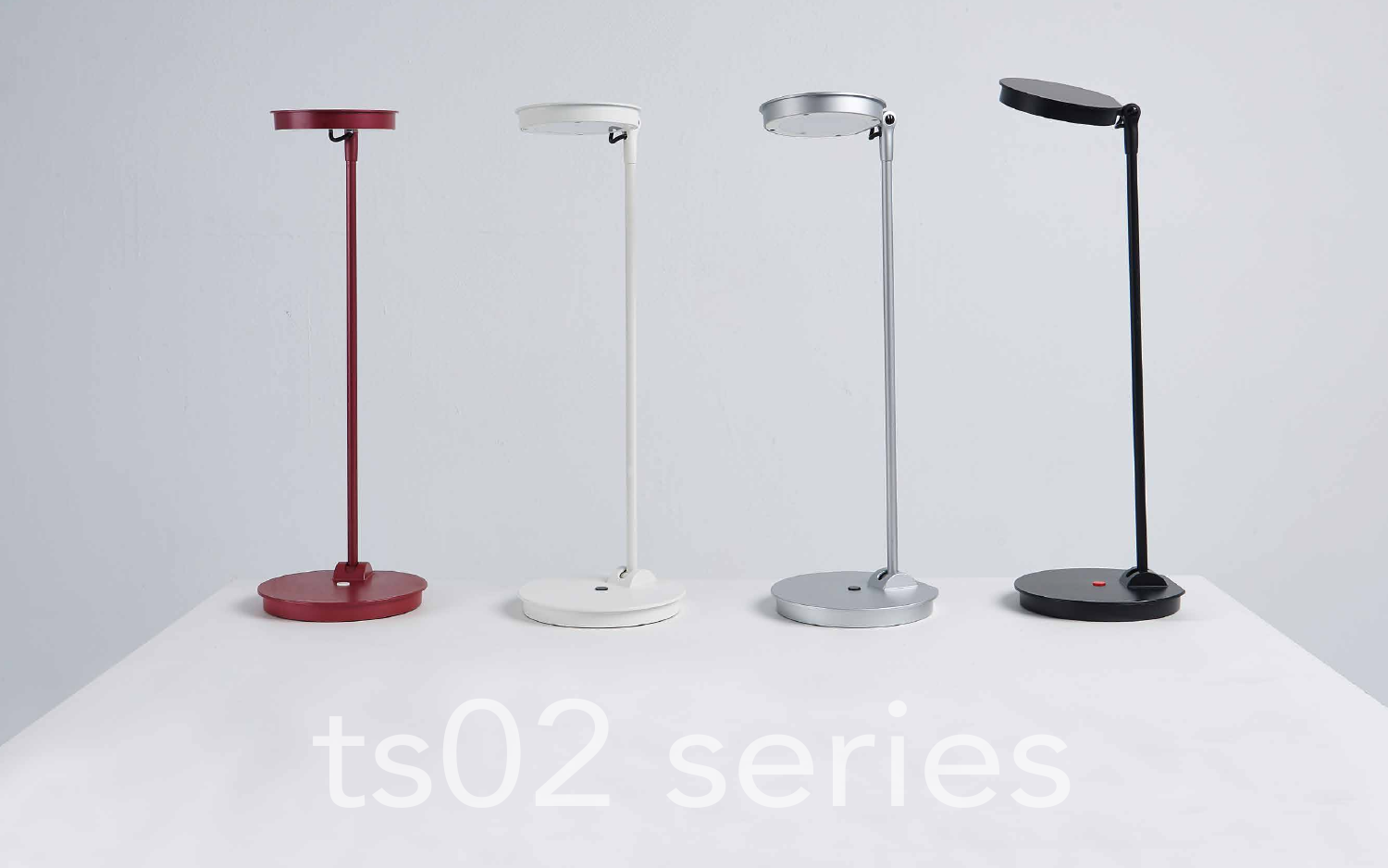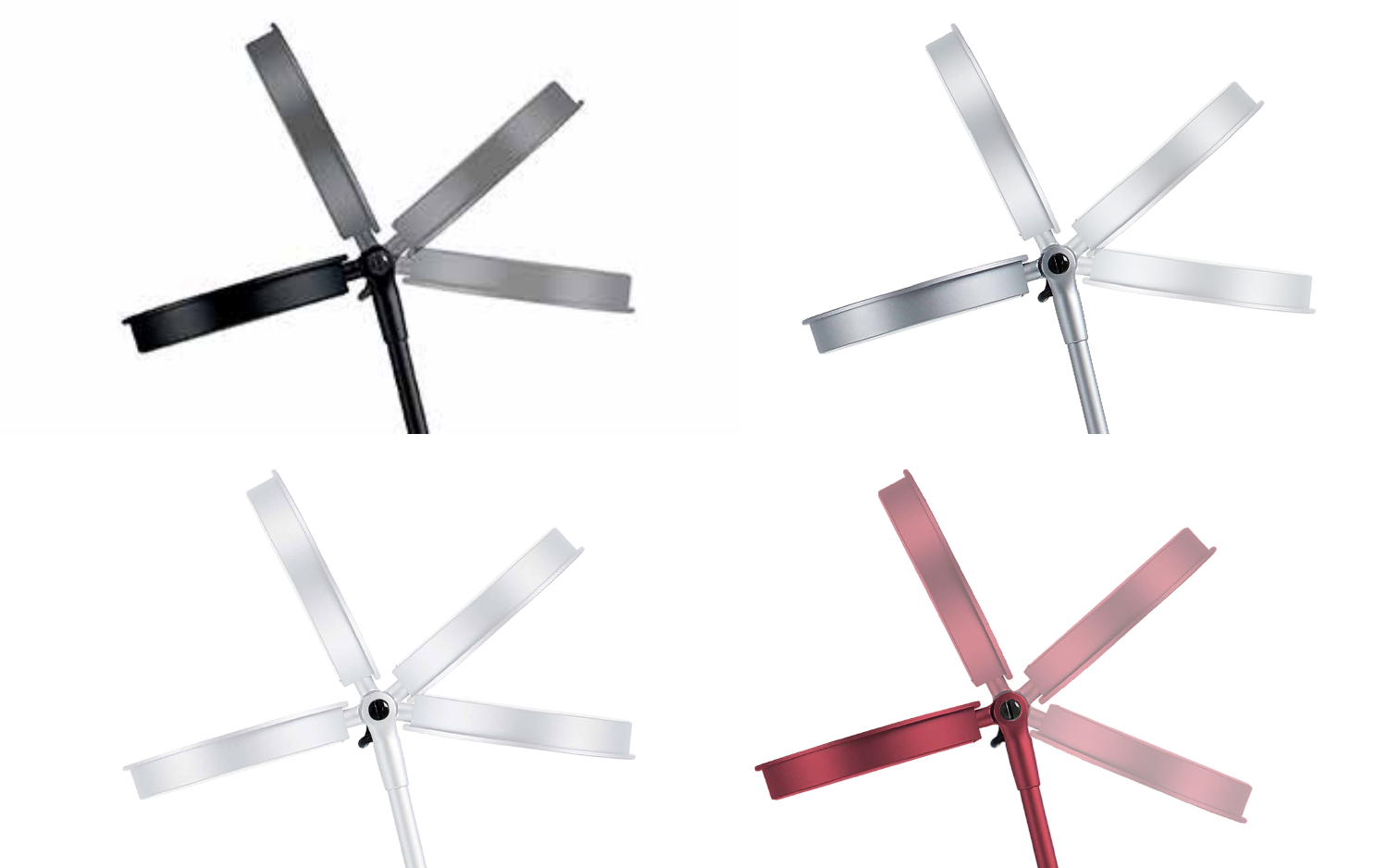# Aluminum Shade with Wide range of movements

- Metallic round shade design with fine texture
- Adjustable angle of 210° suitable for various applications

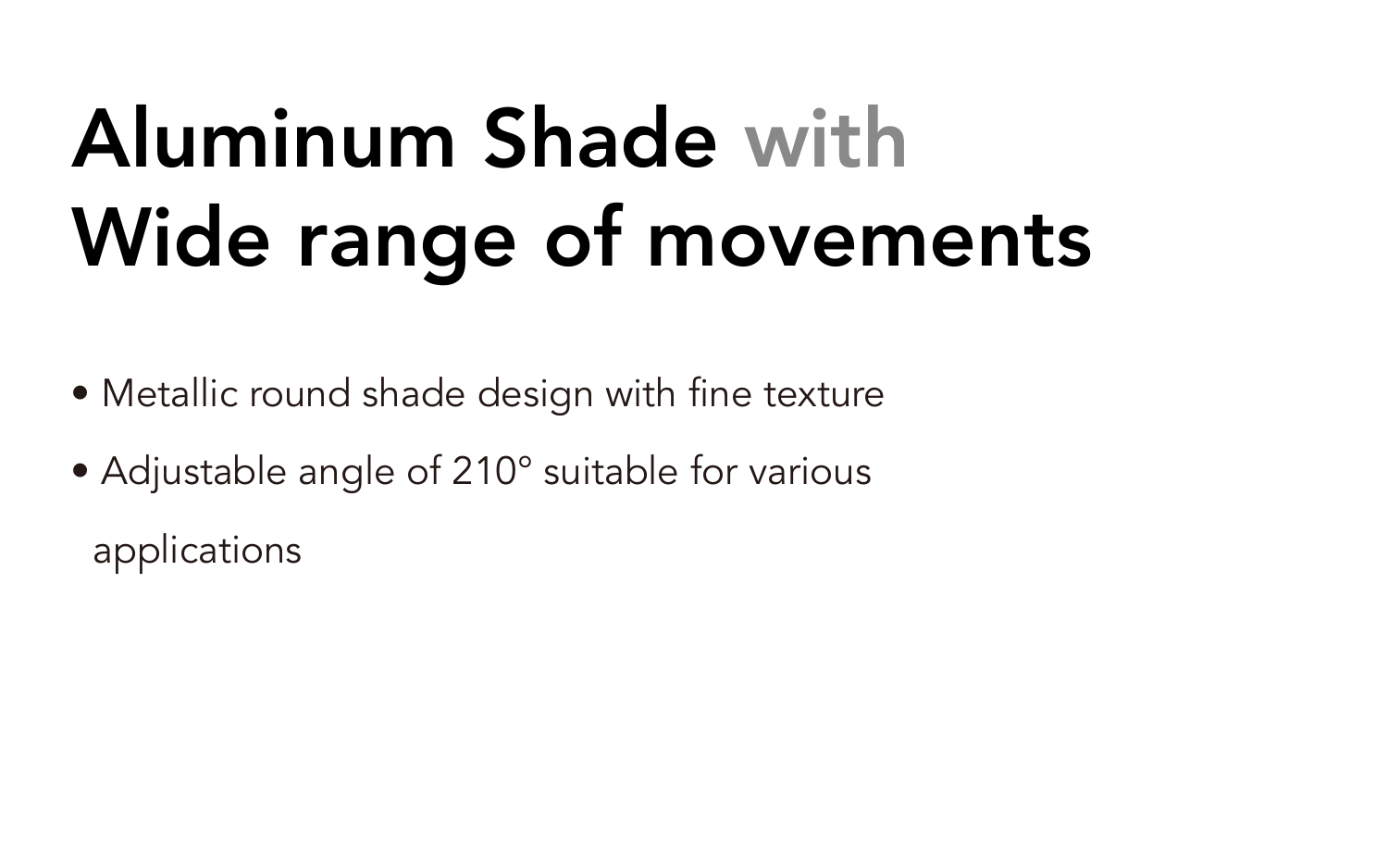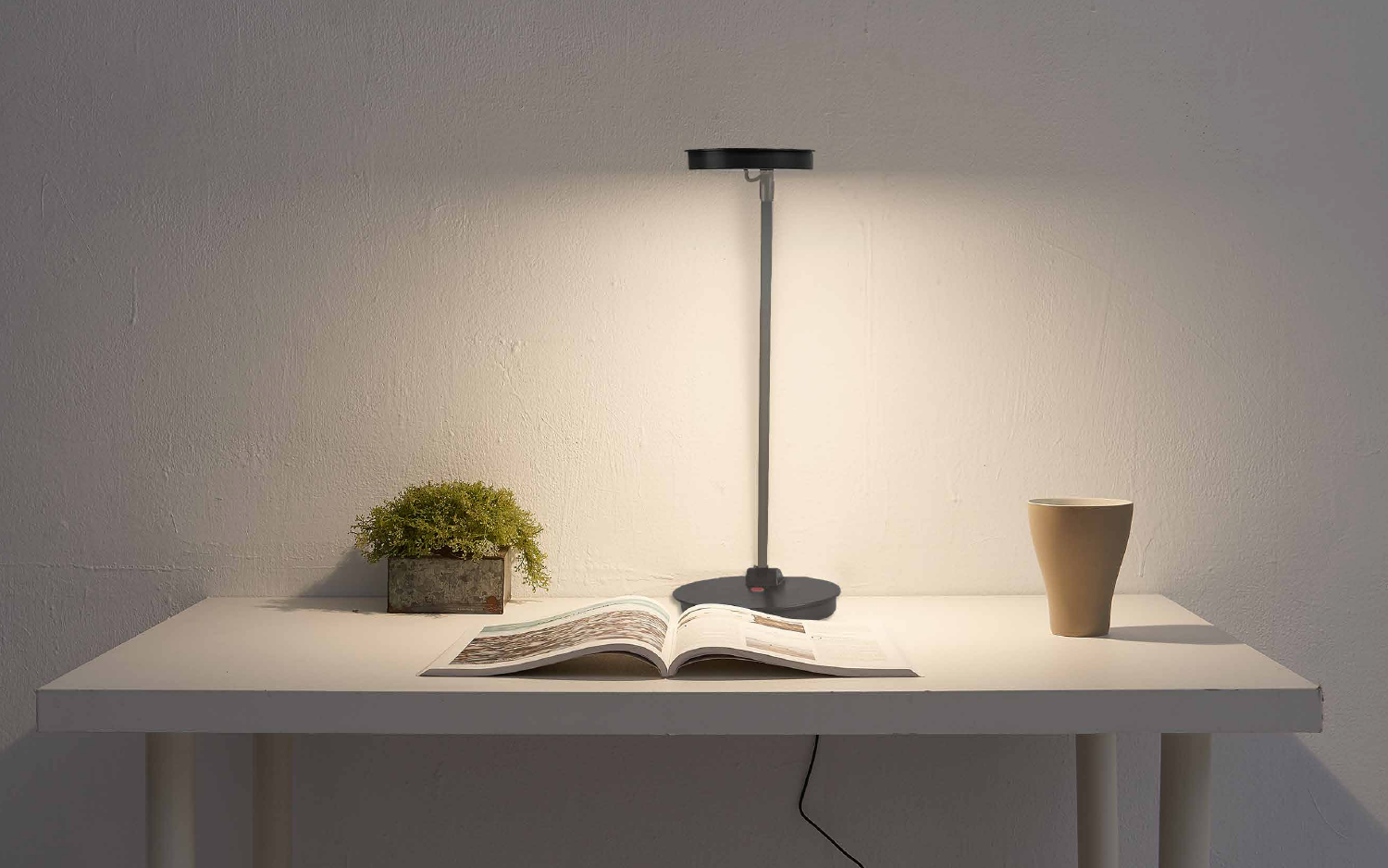## Professional LED light source by Nichia

- Qualified for AA level of JIS standard
- Equipped with well-trusted brand LED by Nichia
- Paired with Aluminum MCPCB providing more thermal efficiency
- Long lasting and excellent optical quality
- Outstanding illuminance provides reading aid and protects users' eyesight
- Great option for office workers and students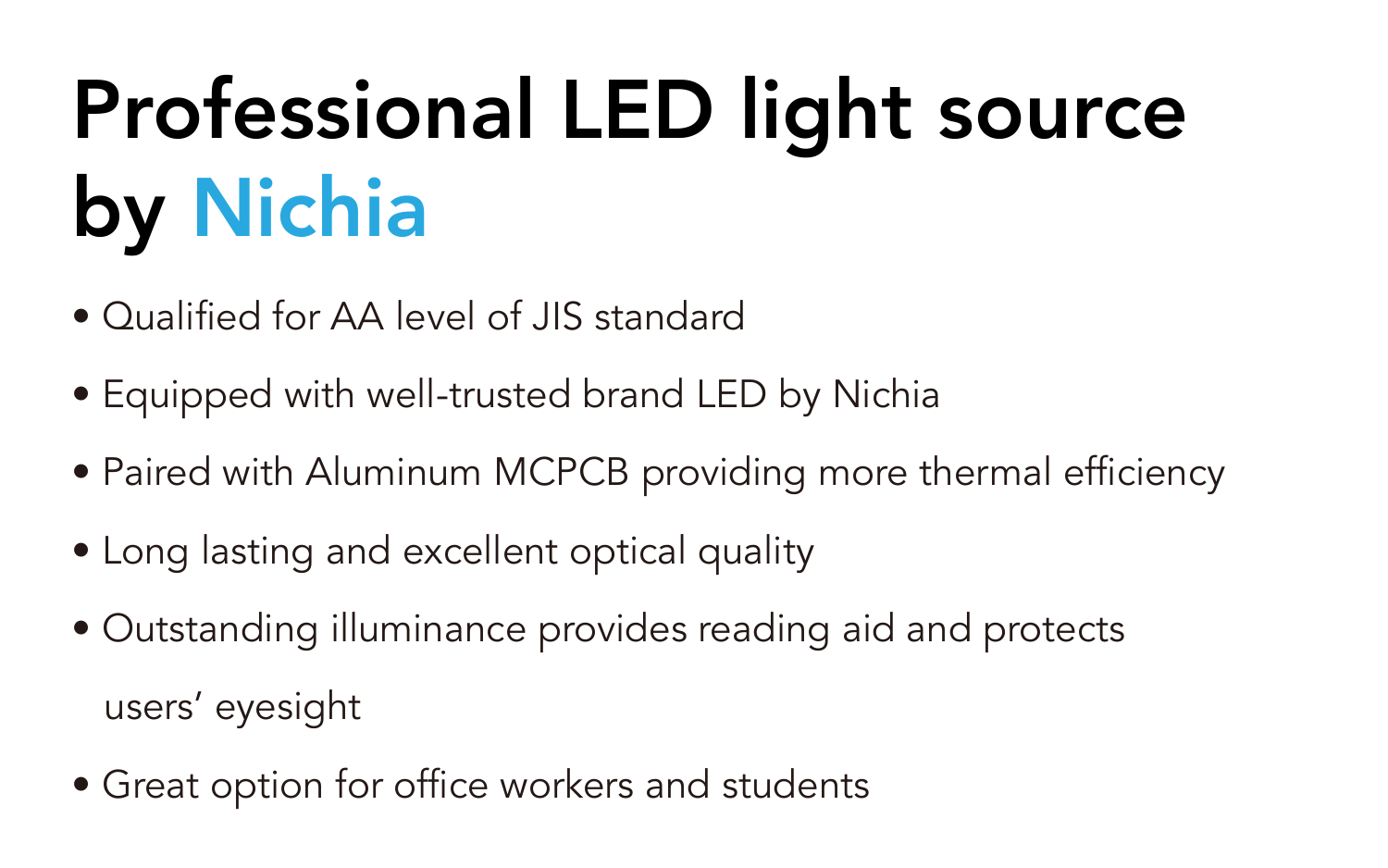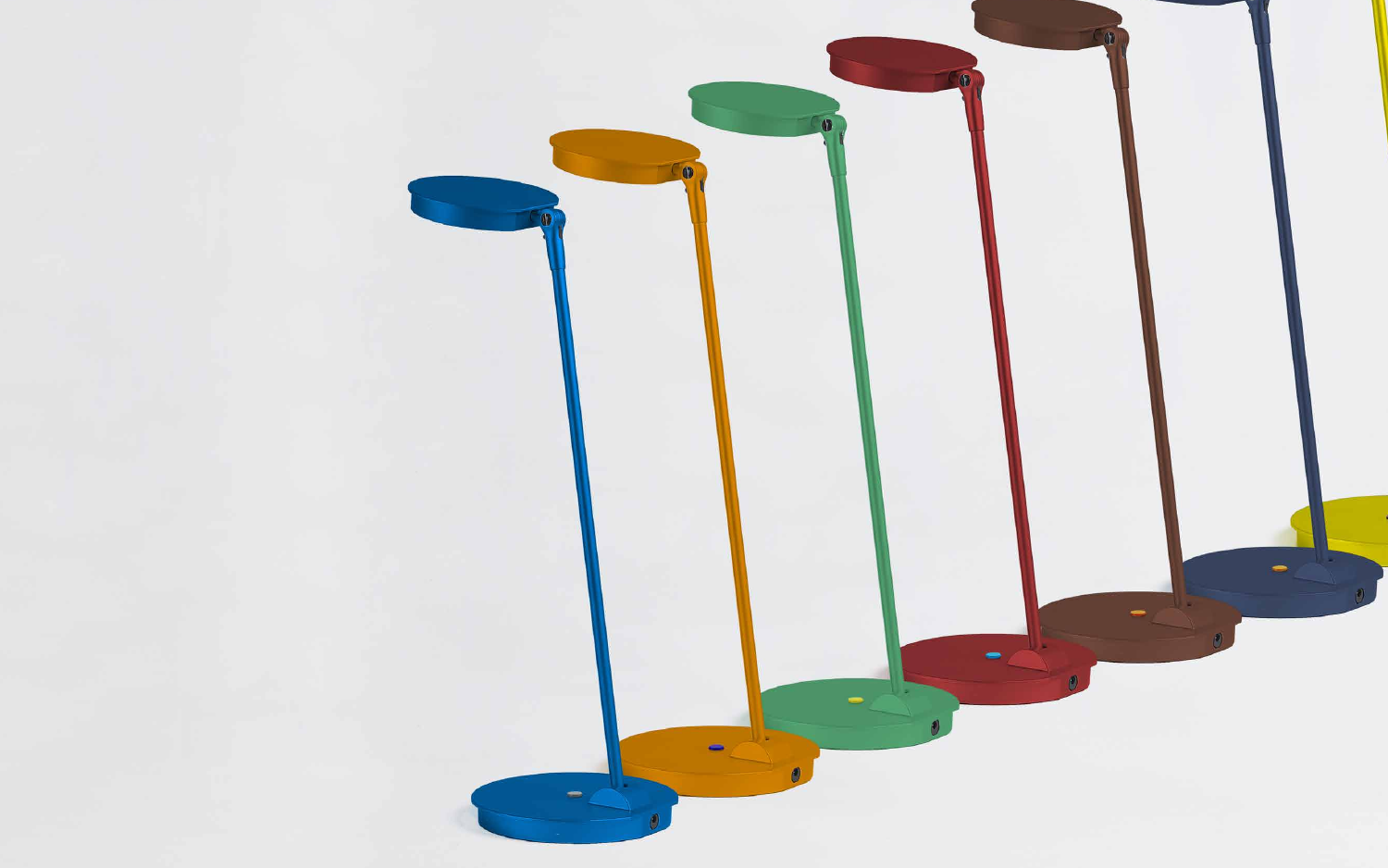- Various color arrangements provide distinct styles
- Elegant and stylish design
- Highly praised and appreciated by clients in Europe and Japan
- Four colors available for different tastes
- Fine lighting choice for office or home

## Choose your color\* \*MOQ required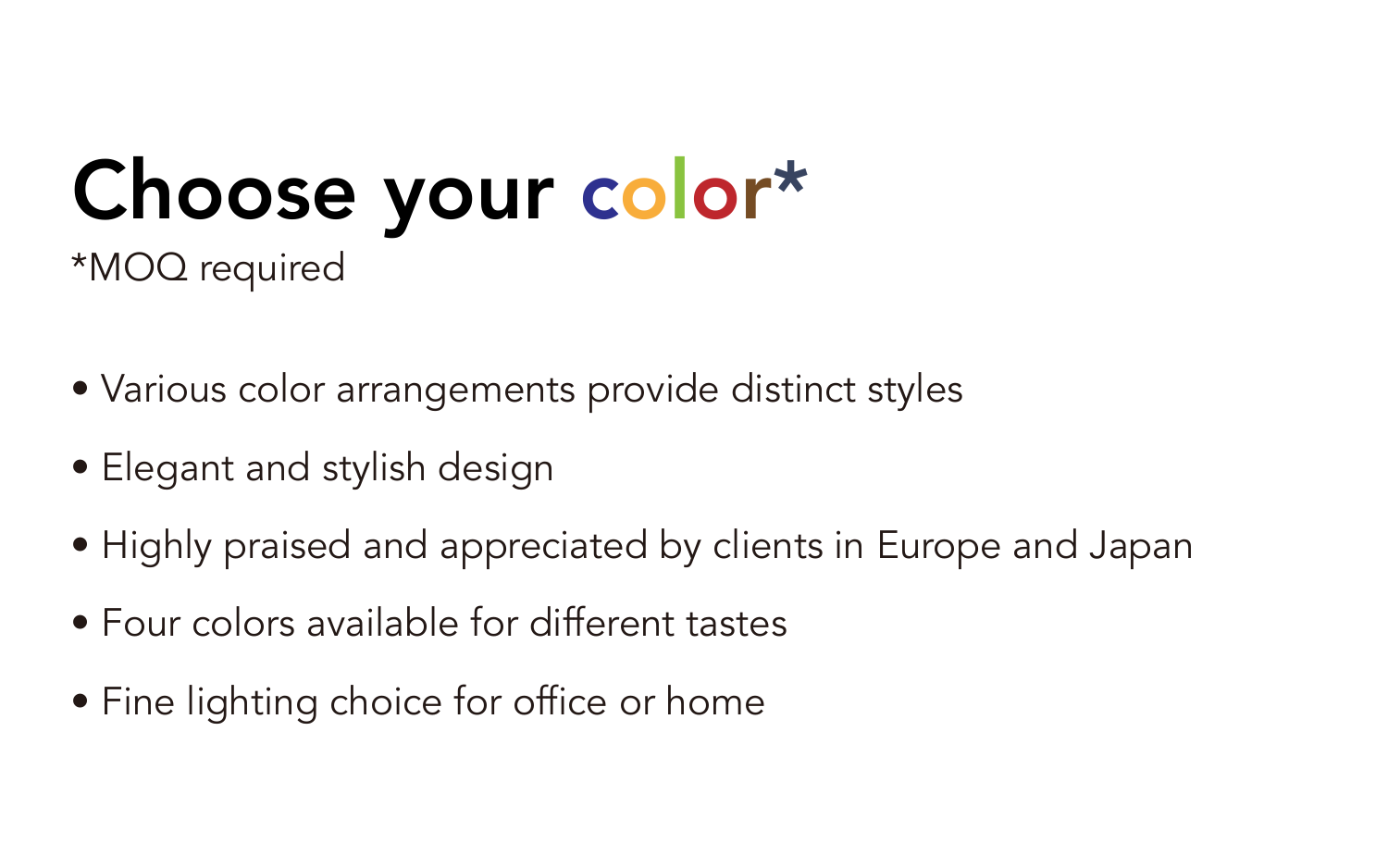|                | <b>Materials</b>    | Shade: Aluminum       |
|----------------|---------------------|-----------------------|
|                |                     | Diffuser: PC          |
|                |                     | Arm: Iron             |
| Specifications |                     | Base: Iron, plastic   |
|                | Color<br>(Standard) | Black / white / slive |
|                |                     | burgundy / green      |

### er / pink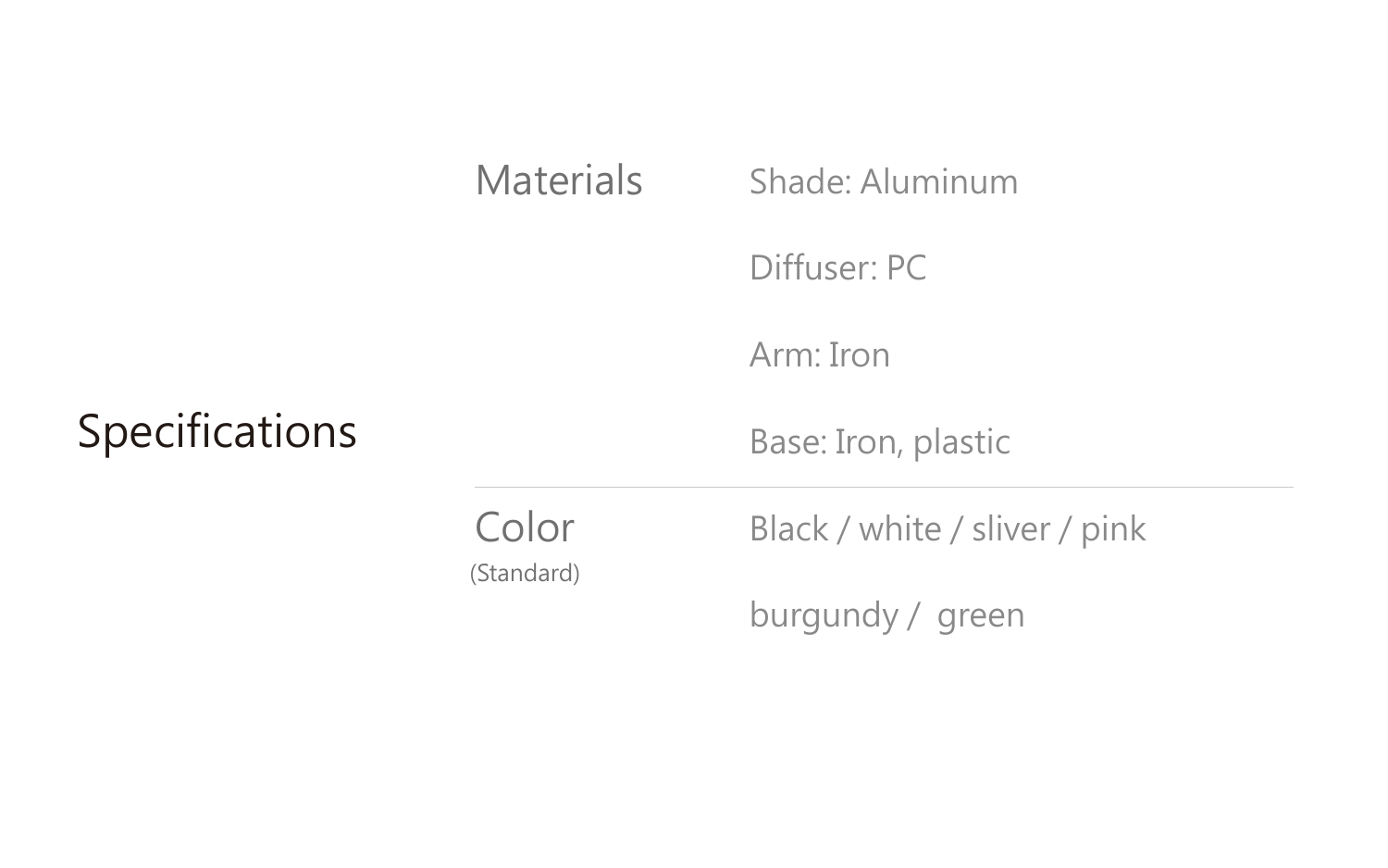#### Nichia LED

1300 lux

### Performance

| Color temperature       | 3500K         |  |
|-------------------------|---------------|--|
| <b>CRI</b>              | <b>CRI 80</b> |  |
| Dimmable                | Yes           |  |
| Adapter input           | $100 - 2$     |  |
| Power consumption 8.4 W |               |  |



#### 240 V 50/60Hz 0.5 A

### Lightsource

### Illuminace

\*The test data is measured by 40cm from desk surface to center illumination of the lamp.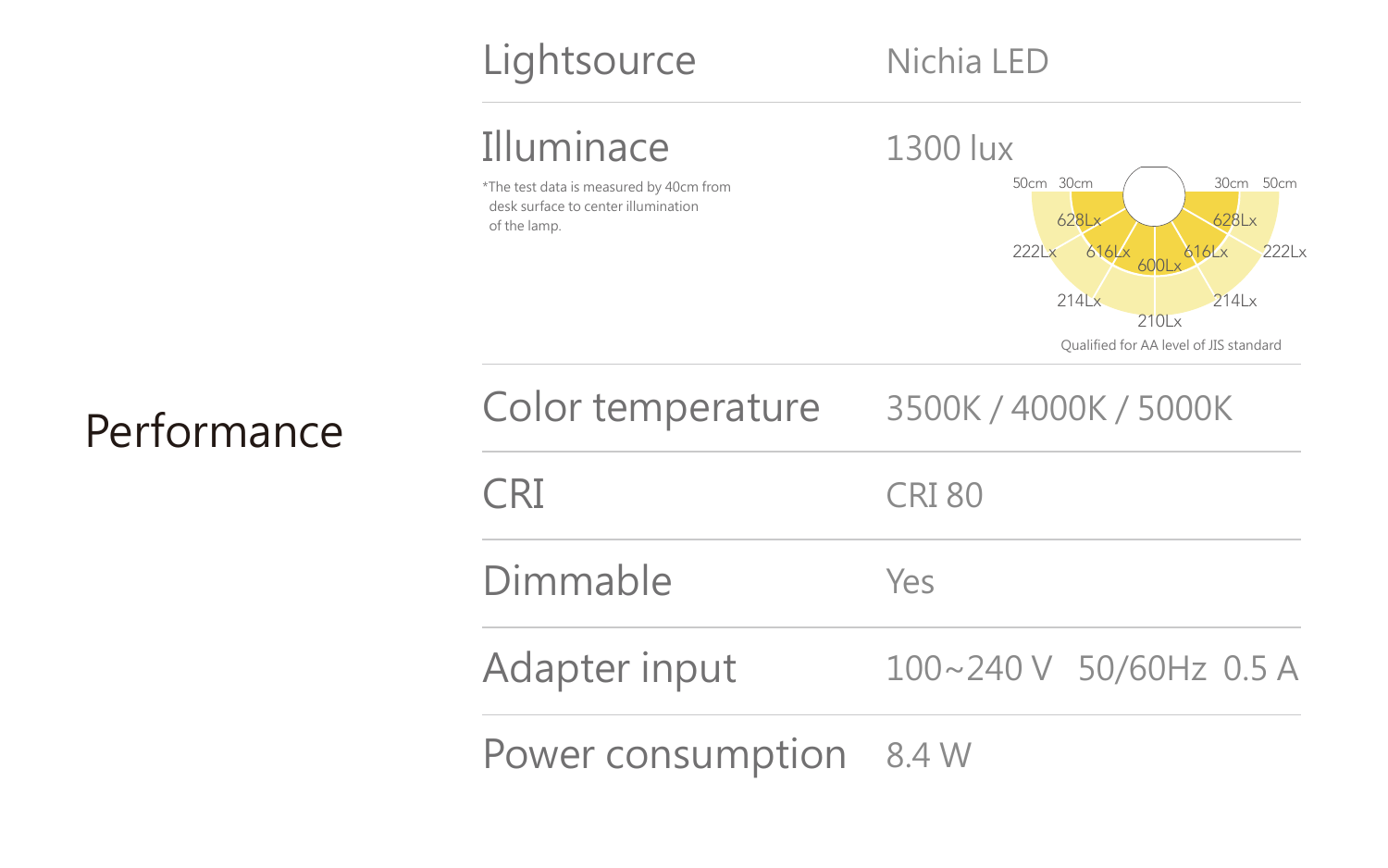



### Dimensions